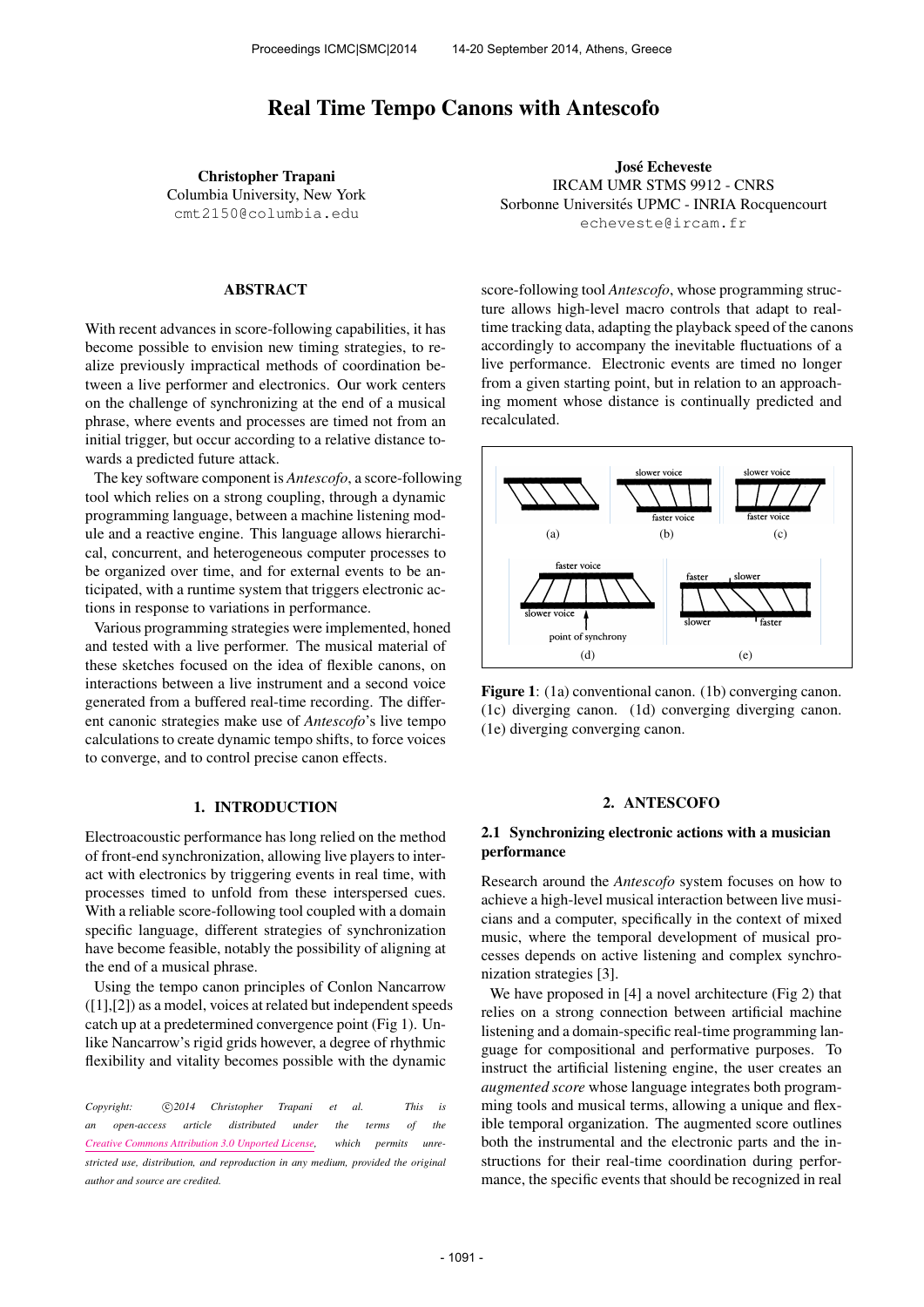

Figure 2: General architecture of Antescofo. The score is an input of both the listening machine and the reactive engine. The events recognized by the listening machine are signaled to the reactive engine which schedule the actions at the right time.

time, and the actions corresponding to these triggers. During a performance, the language runtime evaluates the augmented score and controls processes synchronously with the musical environment, with the aid of artificial machine listening. This approach has been implemented in the *Antescofo* system and validated in many live performances.

#### 2.2 Some elements of the language

An *Antescofo* score contains both an instrumental part and the accompaniment actions. As explained above, details of both notated music and electronics are combined in a single augmented score. During live performance, *Antescofo* reacts to data from the listening machine and from the external environment. This reactive system dynamically takes account of tempo fluctuations and the values of external variables, in order to synchronize accompaniment actions to the real-time interpretation. The possibility of *timing events and the actions relative to the tempo*, as in a classical score, is one of the main strengths of *Antescofo*. Within the augmented score language, the composer can decide to associate actions to certain events with delays (either in absolute time or relative to the tempo), to group actions together, to define timing behaviors, to structure groups hierarchically, and to allow these groups to act in parallel.

An augmented score is a sequence of instrumental events and actions. The syntax for the instrumental part allows the description (pitches + duration) of events such as notes, chords, trills, glissandi and improvisation boxes [4]. Actions are divided into *atomic actions* which perform an elementary computation and *compound actions*. Compound actions group multiple actions; these are triggered more or less directly by an event.

| NOTE C4 1.0 |                                |  |
|-------------|--------------------------------|--|
|             | $1/2$ receive action \$v1 \$v2 |  |
|             | CHORD $(D4$ $F#4)$ $1/2$       |  |
|             | receive action \$v3 \$v4       |  |

This excerpt from an *Antescofo* score shows two musical events with two electronic actions. The first corresponds to a single note (middle C) with a duration of one beat. An electronic action is triggered by *Antescofo* one eighth-note after the C is detected, where the message " $\zeta v1 \zeta v2$ " is sent to the object receive action.

#### 3. REALIZATION

Sketches written by Christopher Trapani and played by the clarinetist Jérôme Comte from the *Ensemble intercontemporain* formed the basis of a six-month study, culminating with a 3-minute final sketch viewable here [5]. In this section we will detail the various challenges addressed during this collaboration.

#### 3.1 Set-up



Figure 3: *Antescofo* follows the clarinetist's performance which is recorded in parallel into a buffer. Phase Vocoder objects read this buffer at specific positions and speeds controlled by *Antescofo* as outlined in the score.

These sketches were realized in the Max/MSP environment. The live performer is recorded into an audio buffer, while a Phase Vocoder object (*SuperVP* [6], [7]) reads this buffer at specific positions and speeds. The *Antescofo* program calculates the correct position and speed values according to incoming real-time data, communicating with the Phase Vocoder.

The challenge of creating a dynamic canon lies in building, estimating, and updating in real time the relation between the temporality of the score (in beats) and absolute time. All parameters that control the unfolding of the canon depend on this relationship. The *Antescofo* language allows the composer to manage this kind of control in a precise fashion.

#### 3.2 Description of Real-Time Canons

A canon can be defined as the superimposition of a phrase upon a version of itself. In our work, the live musician provides the first voice of the canon, whereas the electronics provide a manipulated second voice in reply. A two-voice canon can thus be characterized as a symbiotic phrase with two components:

• the canonic reply played back from a buffer (the line segment [start,end] in the figures 4),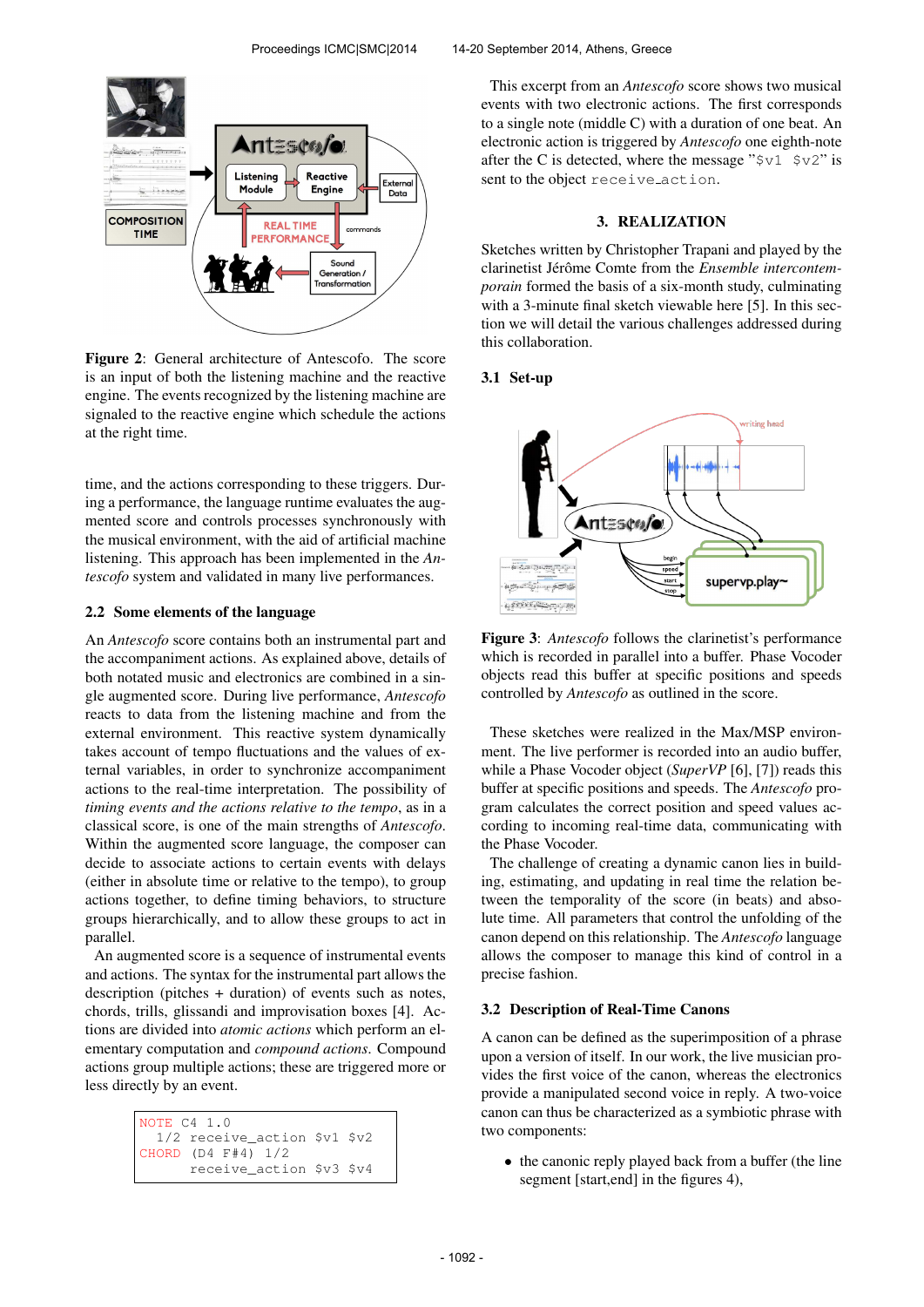• the phrase performed live by the musician onto which the canonic reply is superimposed (the line segment [start',sync] in the figures 4).

Keeping in mind that the playback position can never overtake that of the live recording for obvious causal reasons, different types of real-time canons can be defined (Fig 4).



Figure 4: Different types of real-time canons

The temporal data pertaining to each canon is specified in the score. These specifications are virtual and relative to the tempo so that during performance, these values can be translated into a real and absolute scale.

The canon (4a) starts at the same time as the musician but unfolds at a slower speed. The canon (4b) starts after the musician has played the end of a phrase. This corresponds to a superposition of two independent voices. The canon (4c) begins after the live voice at a slower tempo that will gradually increase until catching up the musician at a predefined convergence point.

#### 3.3 Canon speed calculation

In order to determine the precise speed for each canon in the score, the *Antescofo* program uses real-time tempo calculations as well as temporal estimations of upcoming events. The tempo of the musician as estimated by the listening machine of *Antescofo* is the key to calculating these estimates of future events. Thus, the speed values are reestimated throughout the entire duration of the canon as soon as new information concerning the position or the tempo of the musician arrives.

Figure 5 represents the different relationships which can be found in the three types of canons mentioned above.

Let  $t$  the current position of the musician in the absolute scale; the computation of the speed follow this equation:

$$
can on Speed = \frac{end - t'}{sync - t}
$$
 (1)

where  $sync - t$  is the estimation of the time before the synchronization point and  $end - t'$  is the estimation of the



Figure 5: The diagram represents the different values to be considered for the speed calculation. At the current time  $t$ , the dates *end* (the canon end) and *sync* (the final synchronization point) are estimated according to the tempo value. The  $t'$  value corresponds to the time at which the live musician played the current position of the buffer.

time that remains to be played by the canon until the synchronization point.

This is the main piece of code in the score that computes the speed of the canon each time the tempo is updated:

| whenever $(\$RT_TEMPO)$                                                                                |
|--------------------------------------------------------------------------------------------------------|
| $$t':= $t' + ( (@date(St') - $NOW) * $speed)$                                                          |
| \$end: = \$NOW+ (\$end_pos-\$RNOW) * 60/\$RT_TEMPO<br>$$sync:=$NOW+ ($sync\_pos-$RNOW)*60$ /\$RT_TEMPO |
| $$speed := ($end-$t') / ($symc-$NOW)$<br>ph voc speed \$speed                                          |
| $\{uniti \ (5 \ RNOW > $end pos)$                                                                      |

\$NOW, \$RNOW, and \$RT\_TEMPO are internal variables that represent, respectively, the current time in seconds, the current position of the musician in beats, and the current value of the tempo.

The whenever statement allows actions to be launched when a given condition is verified. Each time the variables corresponding to this condition are updated, the predicate is re-evaluated. Here the body of the whenever is executed each time the variable \$RT\_TEMPO changes. This process continues until the live musician has reached the end of the canon (\$RNOW \$\geq\$ \$end\_pos).

\$t' represents the audio time-chunk in the buffer already played;  $\theta$  date(t') is the date of the last update of  $\zeta$ t' variable. The tempo estimation is used to predict the dates of \$end and \$sync. \$speed represents the speed of the playback and is used as the control parameter of the phase vocoder.

#### 3.4 Real-Time Canons with speed curve constraints

Traditionally, canons are defined by a constant speed ratio. Phase vocoder playback however offers the possibility of dynamic tempo flexibility following a predefined pattern. These shifts in speed can be easily stored as a function graph, with care taken to avoid increased playback speeds that would cause the playback buffer to overtake the recording. Equally applicable to prolongation and converging canons, these tempo maps provide a function trans-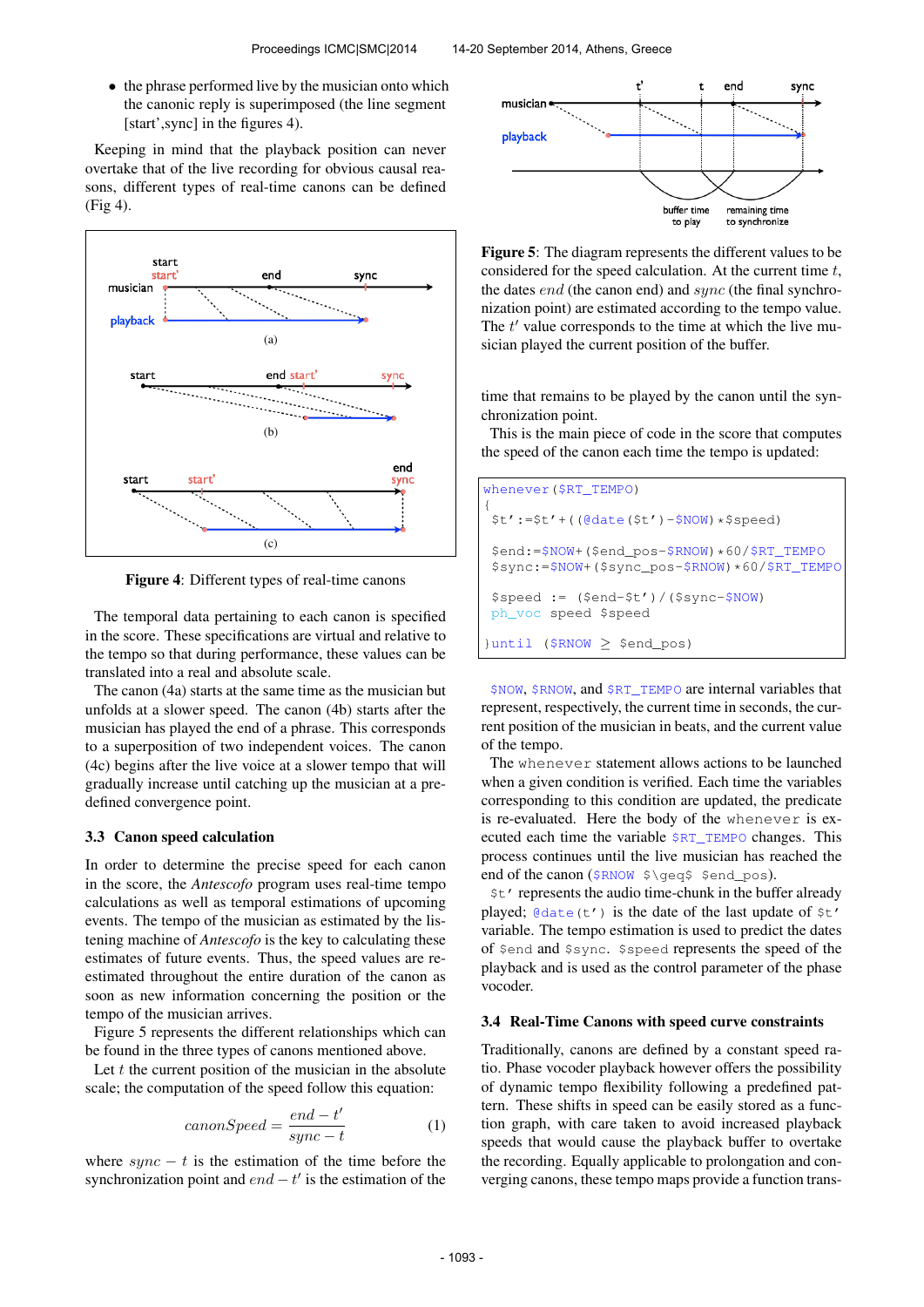

Figure 6: Real-Time Canons with speed curve constraint

fer, an intermediary multiple that imposes a second set of speed relationships onto the canonic reply.

This strategy is also used to create a specific style of canon (type e in Fig. 1) where two voices cover the same length, both beginning and ending together, but with dynamic changes of speed within this frame. Nancarrow makes frequent use of this effect, switching the speeds between a faster and a slower voice at the exact midpoint of the phrase for a flawless alignment. In our example, the tempo shifts dynamically. From an initial shared starting point, the playback voice unfolds at a slower speed than the live player's, giving the impression of a prolongation canon with a malleable tempo. Later in the canon, phrases in playback are repeated faster than their live renditions, with the tempo again continually calibrated against the approaching convergence point.



Figure 7: Example of a curve specified by the composer to constraint the speed of the canon.

The figure 7 shows a possible curve to constraint the speed of the canon. If  $t$  is the relative position of the musician in the score, the sent speed is:

$$
can on Speed = f(t) * \frac{sync - t'}{\int_{t}^{sync} f(x) dx}
$$
 (2)

where f(t) is the current value of the curve,  $sync-t'$  is the time in beats that remains to be played by the canon until the synchronization point and  $\int_t^{sy\hat{n}c} f(x) dx$  the integral of the curve from the current instant to the synchronization point.

In practice, the speed calculation is updated every 0.05 seconds.

### 3.5 Metadata interactions

Attack recognition data gathered in real time by *Antescofo* also serves as a tool for storing and recalling the positions of various events. As the live voice is followed, the timing in ms of each detected event is stored as a marker in the buffer. Though playback speed is continually in flux, the positions of these markers remain constant and function as signposts for various meta-processes.

As one basic example, these markers can be read as multiple entry points, so that canonic replies can begin not only at the start of the recorded buffer, but at any recognized event within the musical phrase. They may also serve as signposts for dynamic transposition, sending predetermined transposition values to the phase vocoder when the playback voice reaches the matching phrase.

Markers are also valuable for managing data outside of the signal realm. Using the onset and pitch data for each note in an Antescofo score, it is possible to keep track of the current pitch of each canonic voice, even as the playback rate changes. In our example, a process of adding and subtracting the frequencies of active pitches is established, with the results displayed in real time using the Bach interface [8]. The resulting pitches are used to pilot the transposition of concatenative synthesis in CataRT [9], producing a constantly shifting halo of samples whose harmonic content conforms to the sum and difference tones of the current pitches in the two canonic voices.

#### 3.6 Control at the Convergence Point

The most significant challenge of creating converging canons is how to treat the arrival point, since perfect synchrony between a live voice and a buffer is impossible. One shortterm solution involves a last second crossfade in playback, from the buffer to the live voice. While this allows the final attack to be reliably aligned, the drawback is a loss of precision in the passage leading up to the convergence point. The playback speed is also systematically reset to 1. (parity) at the convergence point to prevent playback from overtaking the buffer's playhead.

A watchdog mechanism is executed to prevent playback from overtaking the buffer's playhead each time the speed value of the canon is updated:

```
whenever($RT_TEMPO)
{
 abort watchdog
      ... canon speed computation ...
 group watchdog
 {
  $delay:=($NOW-$t')/($speed-1)
  $delay ph_voc speed 1.0
 }
}until ($RNOW ≥ $end_pos)
```
The watchdog mechanism is managed in the same body as the speed computation. The time needed for the position of the playhead  $(\xi t')$  to catch up to the live player at the speed sent just before (\$speed) is computed in the variable \$delay. The message ph\_voc speed 1.0 is scheduled to be launched \$delay seconds later. If the tempo is again updated, the abort watchdog command will cancel the message launch and re-schedule a new one.

The final moments of each converging canon involve increasingly perilous calculations. As the predicted arrival